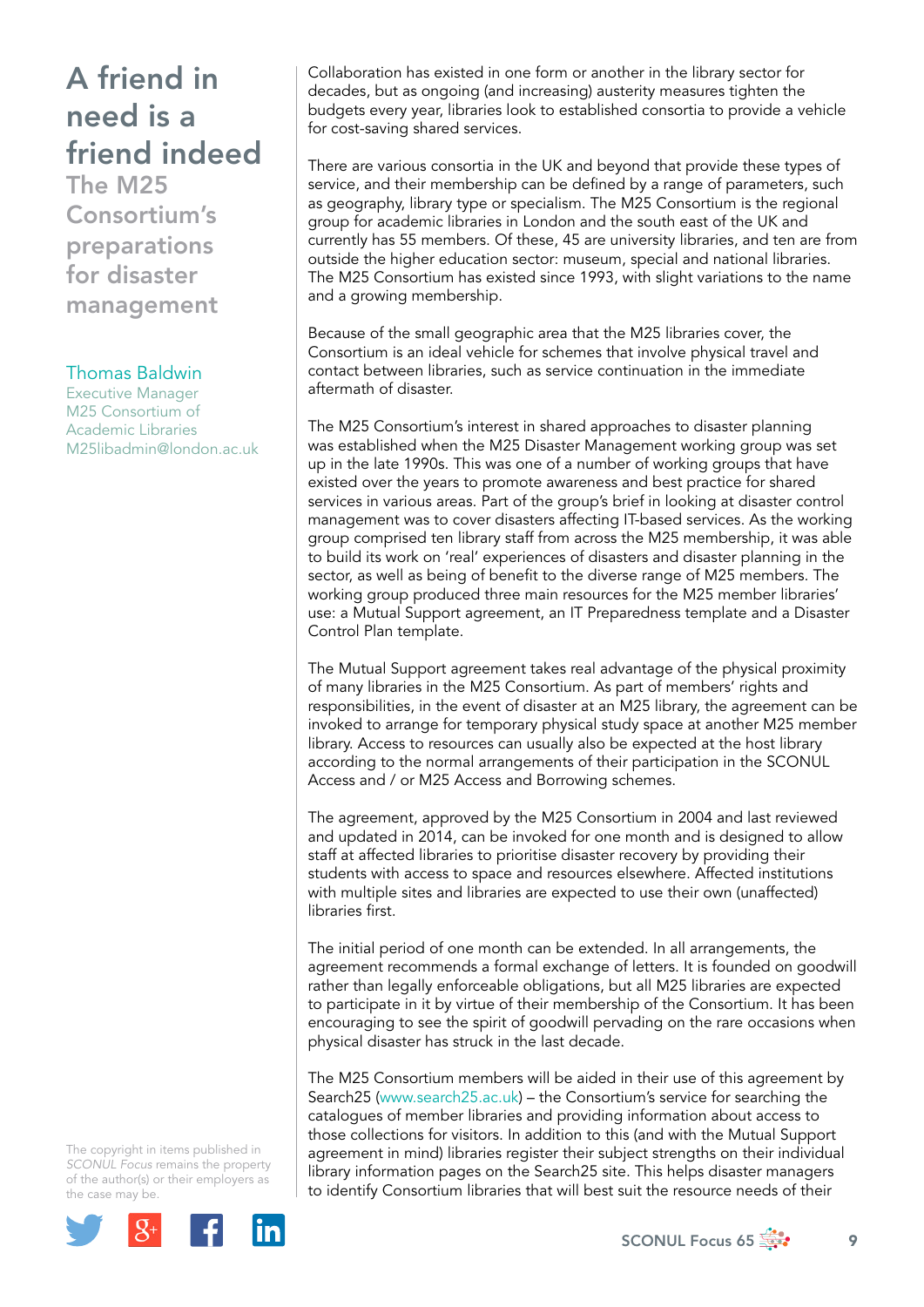## A friend in need is a friend indeed

The M25 Consortium's preparations for disaster management

library users. Users can of course use the main search function to locate specific resources that may no longer be accessible in their home library where disaster has struck. The access information, including nearest public transport options, is also helpful to users planning to make a visit to another library.

Since all discussions stemming from the agreement are intended to take place at director level, the Consortium's email discussion list of all M25 directors is an additional tool that we would expect to be used at this time, particularly when making the initial appeal for help.

The Disaster Management working group also created, for exclusive use by M25 members, an IT Preparedness template and Disaster Control Plan template. These resources are available to members to help them in preparing institutional disaster plans, making them aware of the complete range of issues to consider and stakeholders to include.

The IT Preparedness template advises that several key staff members be identified and recorded centrally: disaster manager, systems librarian, IT department representative, network representative and server administrator. All such staff should be authorised to shut down library IT systems when advised to by the relevant authorities. The template advises recording practical information such as the location of library servers and other IT equipment that may need action in the event of disaster, and their proximity fire exits and air conditioning systems etc. Recording the location of fuse boxes, stop cocks and isolation valves will also help to allow speedy action to shut down vulnerable systems during a disaster.

This template also considers external stakeholders in the library IT systems, such as insurance providers and contractors for maintenance and data recovery. It allows for a priority list to be created for service continuity, including identified alternative IT access for staff and any mutual support agreements available, such as M25's own one.

The Disaster Control Plan template is a much lengthier document, covering all aspects of disaster prevention, preparedness, reaction and recovery. The Prevention section advises a risk assessment be carried out covering several areas, including building maintenance, security measures and fire hazards amongst many others.

The Preparedness section gives a model for a written disaster plan, setting out a chain of command at the institution and designating disaster reaction teams. Advice is given for their training, for insurance and for setting both salvage and IT priorities. Detailed consideration is also given to the external operators who may need to become involved during a library disaster. Suggestions (explicitly not endorsements or recommendations) are given for firms offering specialist disaster recovery services, general archival stationery and supplies, removals firms, specialist equipment suppliers, drying facilities, photographic conservation, film treatment, microform services and shelving.

As with other sections in this template, the aim is to be comprehensive in coverage, and thus not all topics will necessarily be of relevance to all libraries, particularly considering the diversity of the M25 membership.

The Reaction section of the template deals with courses of action after disaster has struck. It contains possible procedures for initial action on discovering the disaster, and advises recording contact details for disaster managers and other members of the disaster reaction teams. A disaster should have an initial (and immediate, insofar as circumstances allow) assessment, and detailed questions are provided for this purpose, in addition to a disaster report form. We then come to the procedures for salvaging library and archive materials. Several different types of materials are considered, and the recommended procedures

The copyright in items published in *SCONUL Focus* remains the property of the author(s) or their employers as the case may be.